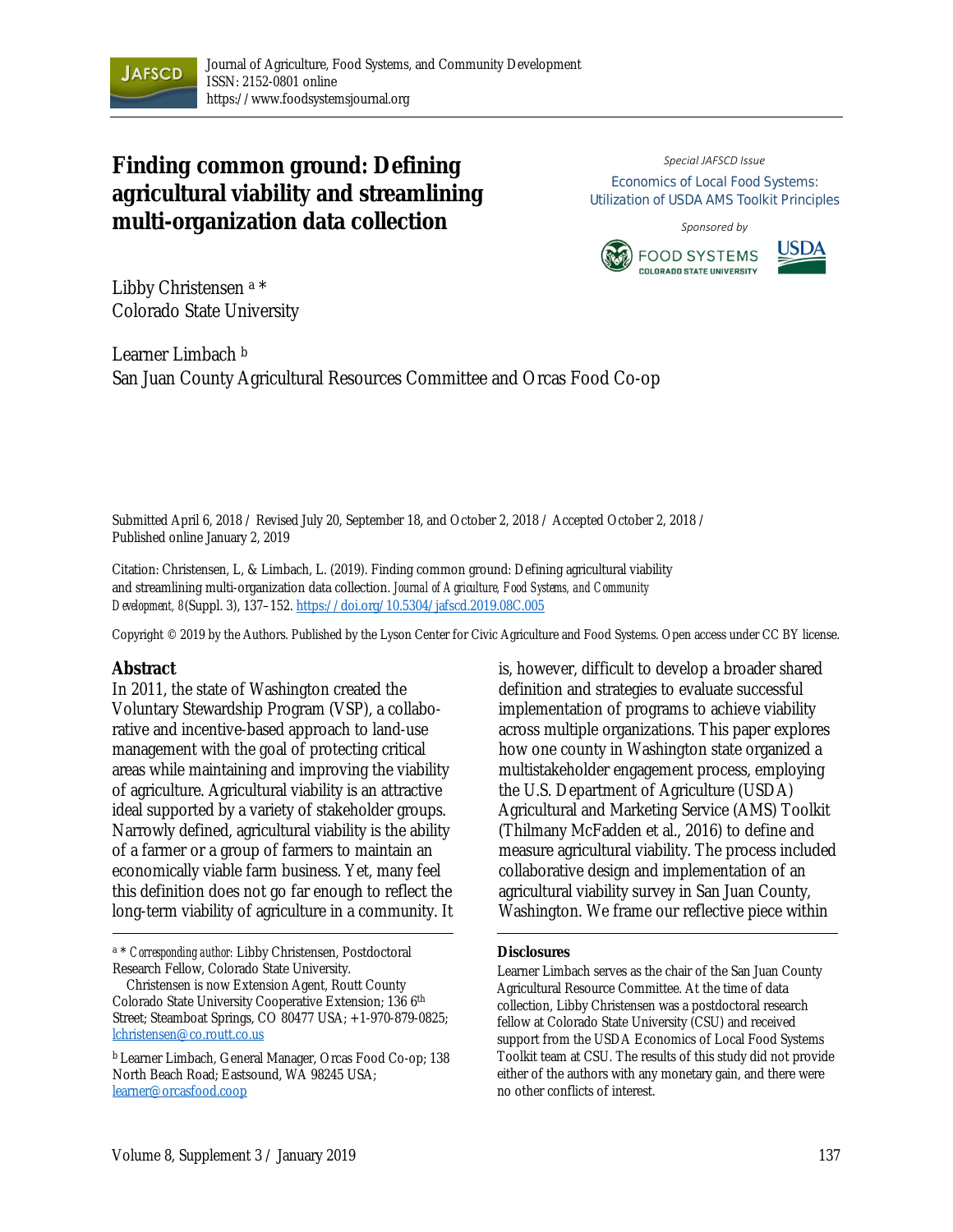the literature on agricultural viability and multistakeholder engagement literature. To conclude, we reflect on the unique features of a multistakeholder working group and the implications for improving the viability of agriculture at the county level.

# **Keywords**

Agriculture, Viability, Farmland Preservation, Rural-Urban Linkages, USDA Local Food Systems Toolkit

# **Introduction**

Agriculture underlies the rural economy of San Juan County (SJC), Washington. Over the last 35 years, the number of farms and farmers, as well as farm revenue, has steadily increased in part due to a thriving tourist economy from surrounding urban centers and beyond. Despite this rise, local agricultural products account for only 2% of the total food market (San Juan County Food Hub Project Team, 2016). Additionally, growth in local agricultural production continues to face a number of challenges, including geographic isolation, high production costs, lack of available infrastructure and access to reliable markets, seasonal drought, and an aging farmer population (San Juan County Voluntary Stewardship Program, 2018). These challenges prompt many to worry about the continued viability of agriculture in SJC. Narrowly defined, agricultural viability is the ability of a farmer or a group of farmers to maintain an economically viable farm business. Yet many feel this definition does not go far enough to reflect the complex set of conditions and attributes associated with a thriving agricultural community.

 Organizations involved in agricultural viability programs have different missions and capacities, which influence their approach to defining and measuring agricultural viability. Figuring out how these new programs fit into existing programs and do not compete for limited resources or create programmatic redundancies is a real challenge. Using an example from Washington State, we present how a group of stakeholder organizations covering the entire food system supply chain, from land access to food sales, came together to create a shared definition of viability. Together the group was also able to develop metrics to evaluate the

successful implementation of individual programs as well as the collective impact of its work at the county scale. The organizations used the U.S. Department of Agriculture, Agricultural Marketing Service (USDA AMS) Toolkit (Toolkit) (Thilmany McFadden, 2016) to frame this process. The Toolkit was created to guide and enhance the capacity of local organizations to make more deliberate and credible measurements of local and small-scale economic activity and other benefits. It is made up of seven modules. The first set of modules guides early stages of framing local food assessments, including collecting and analyzing relevant primary and secondary data. The process in SJC utilizes this first set of modules.

 While SJC is unique with regard to its geography and history, the process outlined below will be familiar to any community with a growing number of organizations—both traditional and nontraditional—looking to address challenges associated with their regional food system. Coordinating efforts can be exceedingly difficult, but can have three major benefits: (1) improved collaboration, (2) enhanced resource investments, and (3) critical alignment to reduce organizational inefficiencies (Jablonski, Angelo, Fox, Christensen, & Thilmany McFadden, in press).

 It is important to note this community-led discussion regarding the appropriate definition of agricultural viability and the development of realistic measurable metrics is eerily similar to efforts to define and measure sustainability with regard to food systems (Hansen, 1996; Kloppenburg, Lezberg, De Master, Stevenson, & Hendrickson, 2000). Illustrating this point, it is hard to distinguish between sustainability and agricultural viability, as defined by the Washington State Conversation Commission. This definition of agricultural viability is the ability of a farmer or group of farmers to:

- Productively farm on a given piece of land or in a specific area,
- Maintain an economically viable farm business,
- Keep the land in agriculture long-term, and
- Steward the land so it will remain productive in the future.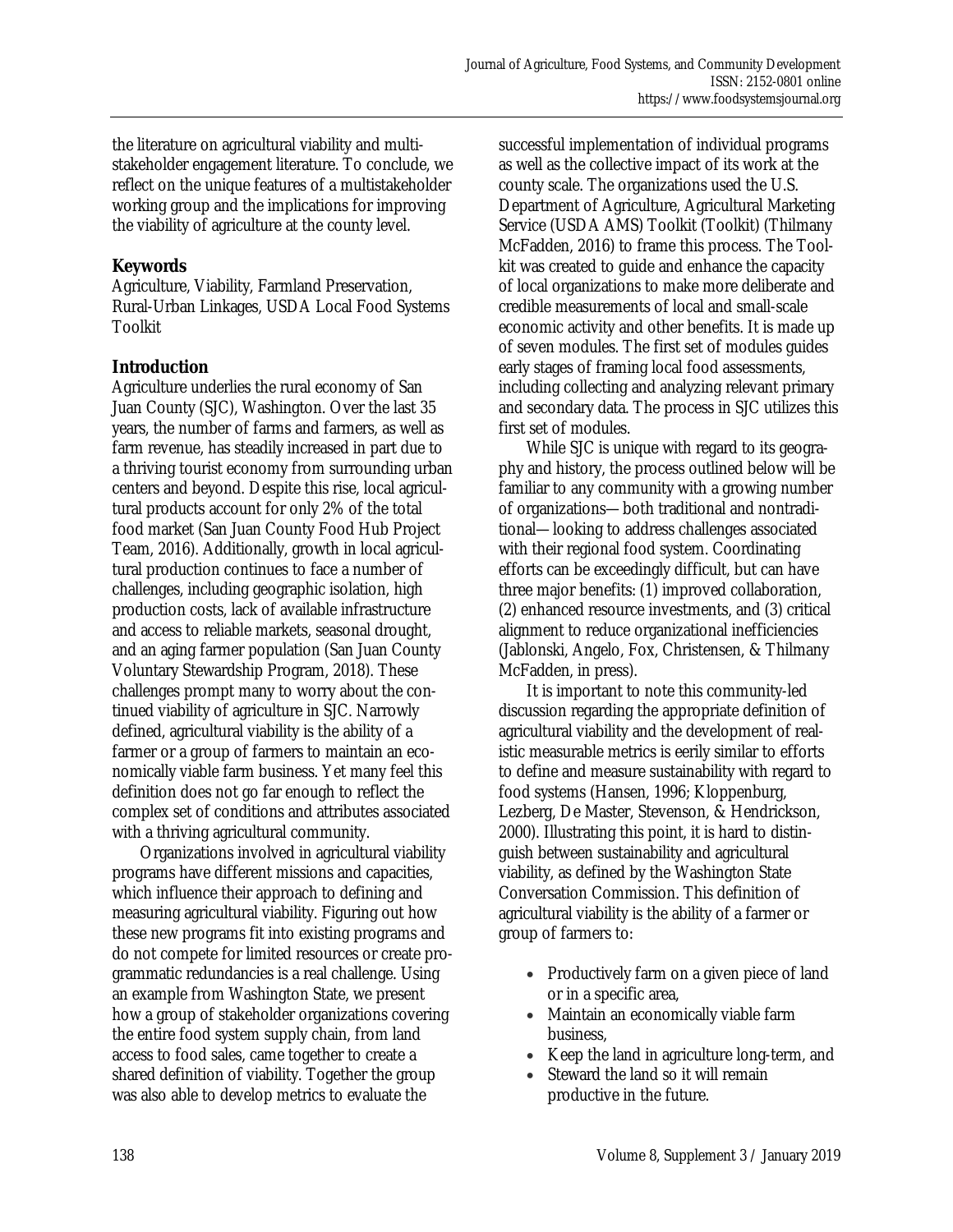While the similarities between viability and sustainability are not central to this paper, future thought should be directed toward understanding this shift and critically reflecting on the theoretical and applied implications, if any.

 What follows is a literature review in which we explore the origins of the concept of agricultural viability and efforts to measure it. We then briefly review the literature on multi-organization collaborative efforts to define key food systems concepts and activities. We then describe the geographic context and the particular process that occurred in SJC, discussing the implications of a collaborative effort to conceptualize and measure agricultural viability. Here it is important to note that multistakeholder food system initiatives are often messy and do not follow a linear temporal path. We have done our best to organize the process section in a logical fashion and we have also provided a visual timeline to help navigate. We conclude with the opportunities and challenges of using the Toolkit to frame these types of efforts.

### **Literature Review**

Agricultural viability is a key term in conversations across the globe about the survival of farms. It is often used in relation to individual producers, groups of producers, and assessments of programmatic success. Viability often connotes ideals of "success" and sustainability," yet in the academic literature and policy setting, viability is often narrowly focused on farm productivity and economic returns (Adelaja, Sullivan, & Lake, 2005; Barnes, Hansson, Manevska-Tasevska, Shrestha, & Thomson, 2015; Bauman, Thilmany, & Jablonski, 2017; Cocciarelli, Smalley, & Hamm, 2011; Duane, 2010; Robertson et al., 2008). As such, authors tend to fail to adequately justify, or explain the justification for, selecting their definition. Few if any discuss the relevancy of their selected definition and metrics to the communities of concern. Despite this narrow focus, a standard measure of farm viability is still lacking (Savickiene, Miceikiene, & Jurgelaitiene, 2015). Ireland, however, has been collecting data on the economic situation of Irish farms since 1996, using the Frawley and Commins' (1996) metric of farm viability, which is assessed as the ability of a farm business to remunerate family

labor at the minimum agricultural wage and provide a 5% return on the capital invested in nonland assets. But this approach has not been widely adopted.

 Measuring viability in terms of income, Smale, Saupe, and Salant (1986) and Salant, Smale, and Saupe (1986) studied viability of farms in Wisconsin, Mississippi, and Tennessee. They created a metric based on the ratio of farm and off-farm household income to consumption expenses, capital replacement costs, and principal payments. The authors theorized that farm households with a ratio of at least 1.0 can maintain their current business, while those with less than 1.0 cannot meet their financial obligations. The farm may survive in the short term by utilizing credit or savings, but the farm is not expected to be viable in the long run. While their methodology is relatively comprehensive because it reflects the surge in diversified onfarm activities and other income streams, the study encountered difficulty due to the absence of data on calculations of interest and debt ratios (O'Donoghue, 2017). Brown, Goetz, and Fleming (2012) tested whether farm income diversification impacts farm viability, which they define as the change in the number of farms at the county level. In their analysis, the authors found that the impacts of farm income diversification are not always positive. Measuring agriculture viability is further complicated by yearly variations and external forces, including environmental and biological ones (e.g., droughts, floods, pest pressures, etc.).

 Despite being the most discussed component of viability in the literature, Scott (2003) found differing opinions of what economic viability looked like. In her study of farm viability in Nova Scotia, Canada, Scott (2003) interviewed over 100 people tied to agriculture about their definition of viability. Their responses fell into four categories. The first category was economic viability and included income, debt, economic efficiency, farm income support programs, and fair farm pricing. The issue of fair price generated the most discussion and was the most universally agreed upon. As for the other three categories, interviewees noted the importance of ecological viability, the ability of the land and animals to sustain a productive farming operation; of human capital, the ability of the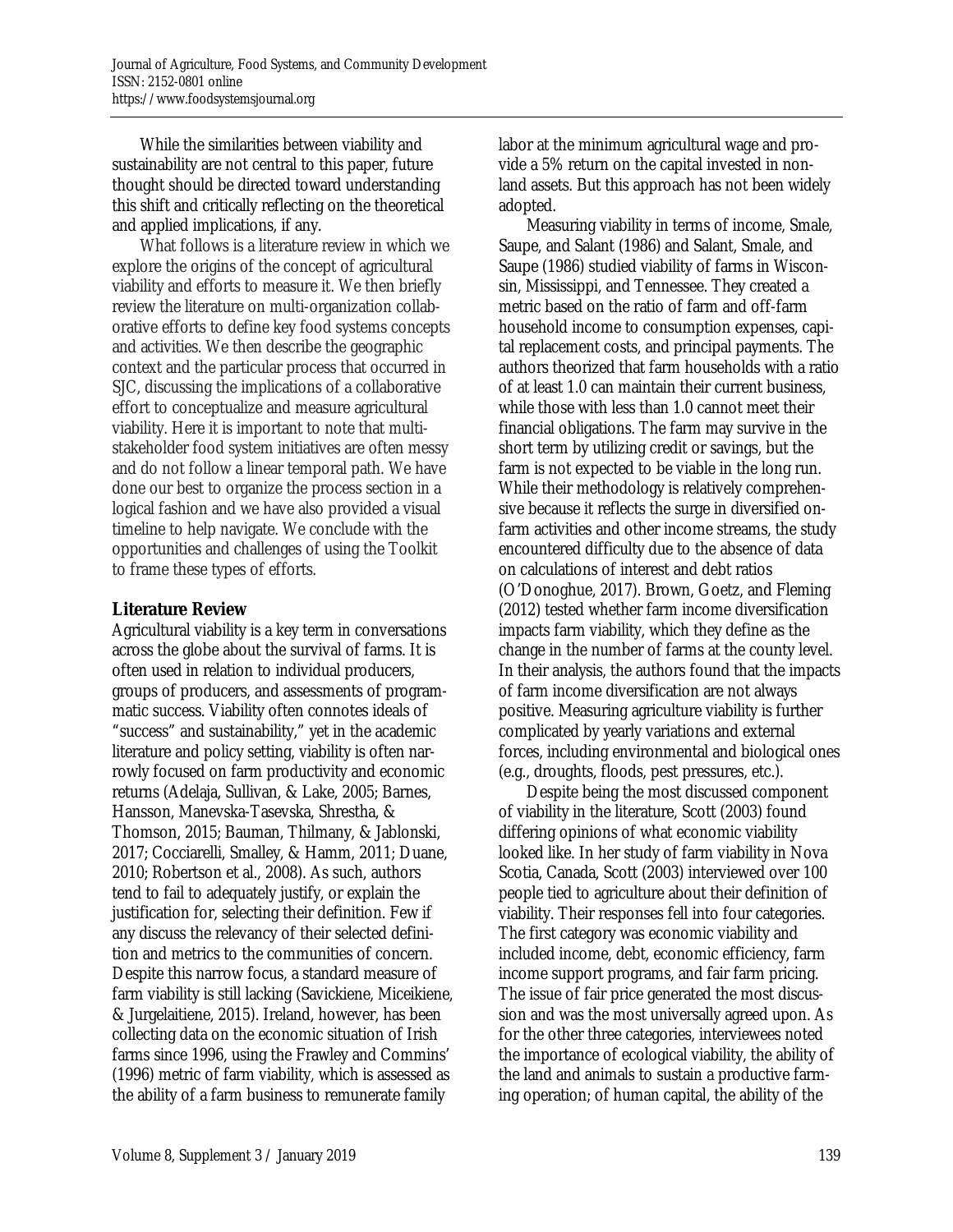farmer, their family and employees to continue farming; and finally the importance of social capital, the ability of farmers and their community to work and live together. Further, the way in which the term "agricultural viability" is framed influences how interest groups measure viability and use the findings to contest wider politics of agriculture in a region (Cousins & Scoones, 2010).

 The causes of the decline in family farmers have been discussed at great lengths in the literature (Goldschmidt, 1947; Oberholtzer, Clancy, & Esseks, 2010). In fact, advocacy groups have been seeking to address the many challenges facing agriculture in the United States for over a half century, but over the last decade there has been a groundswell of interest in food and agriculture. Coupled with this general interest is growing concern regarding the continued survival of agriculture in the United States. Between 1992 and 2012, the U.S. lost nearly 31 million acres (12.5 million hectares) of land (Sorensen, Freedgood, Dempsey, & Theobald, 2018). Farmlands closest to urban centers face the greatest threat of development, despite providing important ecosystem and cultural services to urban residents (Brinkley, 2018). While SJC may be separate from the major urban centers of Vancouver and Seattle by bodies of water, the county is still impacted by urban growth because of its popularity as a vacation and second-home destination for urban residents. Population growth and mobility have led to intense demand for agricultural lands on the urban edge. In addition to the physical pressures, these urbanadjacent farmlands face additional challenges, including conflicts with non-farm neighbors over odor and noise; vandalism; local planning zoning laws that curtail agriculture and agriculture-related activities; and limited access to agriculture-related suppliers, capital, and services (Inwood & Sharp, 2012). Lapping and FitzSimons (1982) argue that any policy or programmatic efforts to retain or preserve farmland must focus on improving the economic viability of agriculture. To this end, urban-adjacent farmlands often have the greatest economic potential because of their location on some of the nation's most productive soils (American Farmland Trust, n.d.). Additionally, their proximity to markets (Brown & Miller, 2008;

Low & Vogel, 2011) allows them to specialize in specialty crops, which often demand higher prices than commodity crops. Increasingly a wider array of nonprofit organizations, planning agencies, and government agencies in North America are developing and implementing policies and programs with the goal of improving the viability of agriculture (Clark, Inwood, & Jackson-Smith, 2016). These programs are often in addition to already existing resources provided by traditional agricultural groups in the U.S. such as the Farm Bureau, the USDA, and the land-grant university system with its network of Cooperative Extension agents to support farmers. Some nontraditional programs emerged in response to a general critique of the role of the more traditional organizations in increasing the intensification, concentration, capitalization, corporatization, and globalization of agriculture (Marshall, 2000).

 These nontraditional viability programs and policies go beyond those established to preserve and protect farmland, like conservation easements, use-value property taxation of farmland, lowdensity agricultural zoning, urban growth boundaries, right-to-farm laws, agricultural districts, and a governor's executive order to direct state infrastructure projects away from farmland. At its core, agriculture viability programs assert that changes at the farm level can lead to enhanced farm profitability and, as a result, to the preservation of farmlands. Farm viability programs often provide technical assistance—and in some cases, grants or access to land—to improve the profitability of farms. Farm viability programs have been implemented in Connecticut, Maine, Maryland, Massachusetts, Minnesota, New Jersey, New York, Ohio, Rhode Island, Pennsylvania, and Vermont (Farmland Information Center, n.d.).

 As more organizations become involved in the discussions around the viability of agriculture, it is important to consider how these different types of organizations can work together. Fortunately, there are numerous academic articles describing the process of multiple organizations or researchers coming together around a shared understanding of regional food systems (Aiking & de Boer, 2004; Eriksen, 2013; Jablonski et al., in press; Kloppenberg et al., 2000; Koliba et al., 2017). These studies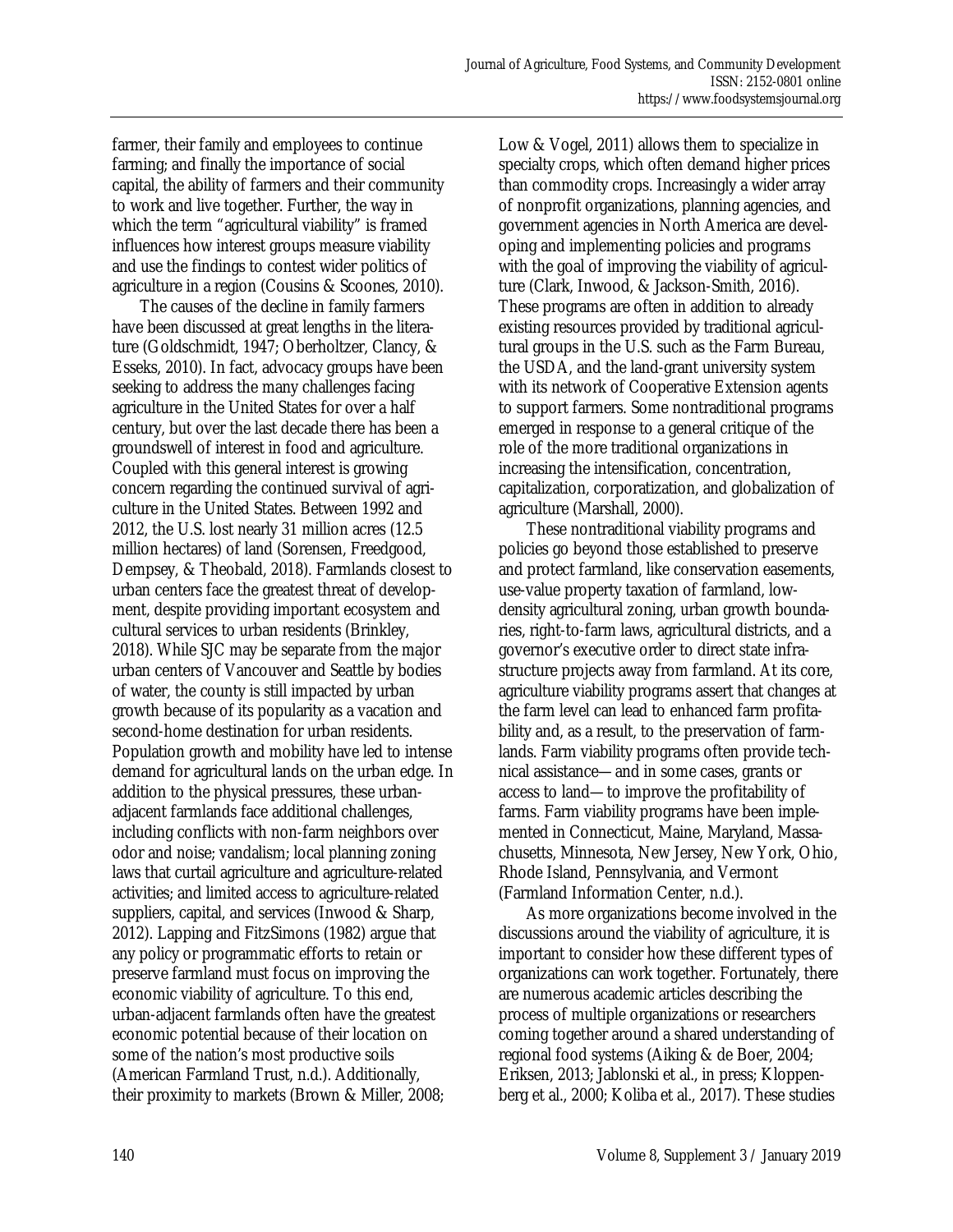have shown numerous benefits that result from coordinating multi-organization efforts, including improved collaboration, enhanced resource investments, and critical alignment to reduce organizational inefficiencies (Jablonski et al., forthcoming). Yet a general trend across these different examples is the uniqueness of the processes implemented in each community. Hayati, Ranjbar, and Karami (2010) suggest that this type of multi-organizational effort requires a process and identification of metrics that need to be specific to the location and constructed within the socioeconomic context and ecological situation. While the community-level customization has many benefits, some communities may be overwhelmed at the prospect of developing their own unique process.

 Given the nascent nature of many of these multi-organizational collaborative efforts and the uniqueness of the processes implemented in each community, there continue to be relatively few efforts guided by a standardized approach. As a result, the USDA convened a team of regional economic and food system specialists to develop the Toolkit, with the goal of guiding and enhancing the capacity of local organizations to make more deliberate and credible measurements of local and regional economic activity and ancillary benefits (Thilmany McFadden et al., 2016). Other authors have shown how the Toolkit can be used to conduct an economic impact assessment (Becot et al., 2018; Christensen, Jablonski, Stephens, & Joshi, in press; Conner, Becot, & Imrie, 2017). Instead of focusing on the implementation of a full economic impact assessment, this is the first paper to focus on how the first four modules of the Toolkit can be used to facilitate multi-organization collaboration during the earlier stages of food system discussion.

 In the following sections we will discuss how the members of the VSP Work Group, a multiorganization collaboration, worked together to identify a shared definition of agriculture viability and metrics using the USDA Toolkit to facilitate the process.

### **The Context and Process**

A ferry-served archipelago in the far northwest corner of the state, SJC is 174 square miles (451 square km) and is the smallest county in Washington by land area and fourth smallest by total area (U.S. Census Bureau, 2010). While the county is centrally located between Seattle, Washington, and Vancouver, Canada, it is the only county in the state without a state highway (Figure 1). SJC holds a unique, island-based tradition of small-scale farming that originated in the homestead culture of the late 1800s.

 To maintain and support the agricultural heritage of the county, the SJC county commissioners created the Agricultural Resource Committee of San Juan County (ARC) in 2005 (Figure 2). The mission of the ARC is to protect and restore agricultural resources in SJC (San Juan County, 2005). The ARC is composed of farmers and representatives from many organizations working to support agriculture in SJC. The ARC seeks to achieve its mission by advising SJC Council on relevant agricultural issues; identifying emerging opportunities; informing and educating elected officials and local citizens about the importance of agriculture; promoting programs, initiatives, and policies that strengthen and expand the agricultural economy; and effectively advocating on behalf of local farmers.

 In 2011, the steering committee for SJC Agricultural Strategic Action Plan with representation from the Agricultural Resources Committee (ARC) of SJC, the SJC Land Bank, the San Juan Preservation Trust, Washington State University Extension, and Mulno Cove Creations, prepared an agricultural strategic action plan for the county. The plan identified key goals and strategies to prioritize the preservation of farmland and to generally strengthen agriculture in SJC. The report concluded, "As a result of this strategic planning process, it is clear that success in protecting farmland will ultimately be defined not only by the amount of farmland conserved, but also by the productive, profitable, and sustainable use of that farmland by local farmers, thereby contributing to a strong, diversified economy that benefits farmers and their community, while also building a viable and resilient local food system" (Bill, Clark, Hover, Jagel, & Pratt, 2011, p. 10).

 Building off a number of key priorities identified in the agricultural strategic action plan and a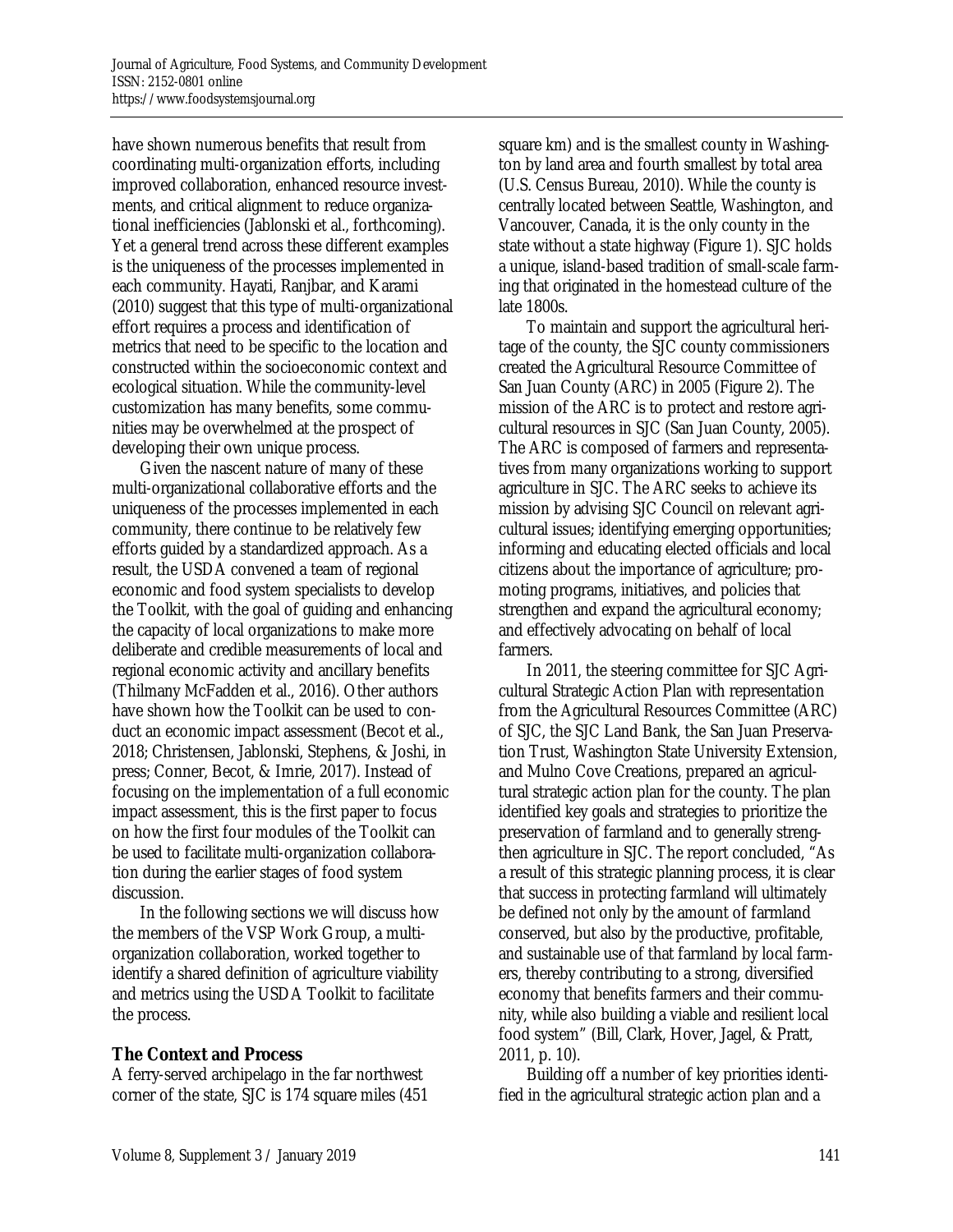



Source: USDA NASS (2016).

community needs assessment by the Community Foundation of the San Juan Islands (2015), the San Juan Islands Agricultural Guild, applied for and was awarded a USDA Local Food Promotion Program (LFPP) grant in 2015. Working in collaboration with the ARC, the Orcas Food Co-op, Northwest Agriculture Business Center, and Washington State University (WSU) Extension, the San Juan Islands Agricultural Guild intended to use the grant to assess the feasibility of establishing a food hub to coordinate the sales and distribution of food produced in San Juan County. The goals of the project were to increase food security, diversify and strengthen the local food economy, and promote access to healthy and sustainably produced foods.

As part of the feasibility study, the project team surveyed 80 San Juan County stakeholders, including 37 farmers, 28 food purveyors, five food manufacturers, four local distributors, four nonprofit organizations, and two public institutions. The purpose of the survey was to assess interest and willingness to utilize a food hub; it included questions about sales and market channels. In all, the survey results clearly showed SJC farmers' need for support in accessing new markets. As a result of the study, in addition to other work in the community, stakeholders wanted to conduct an assessment of the economic impact of agriculture in the county. They believed that understanding and effectively communicating the economic impact of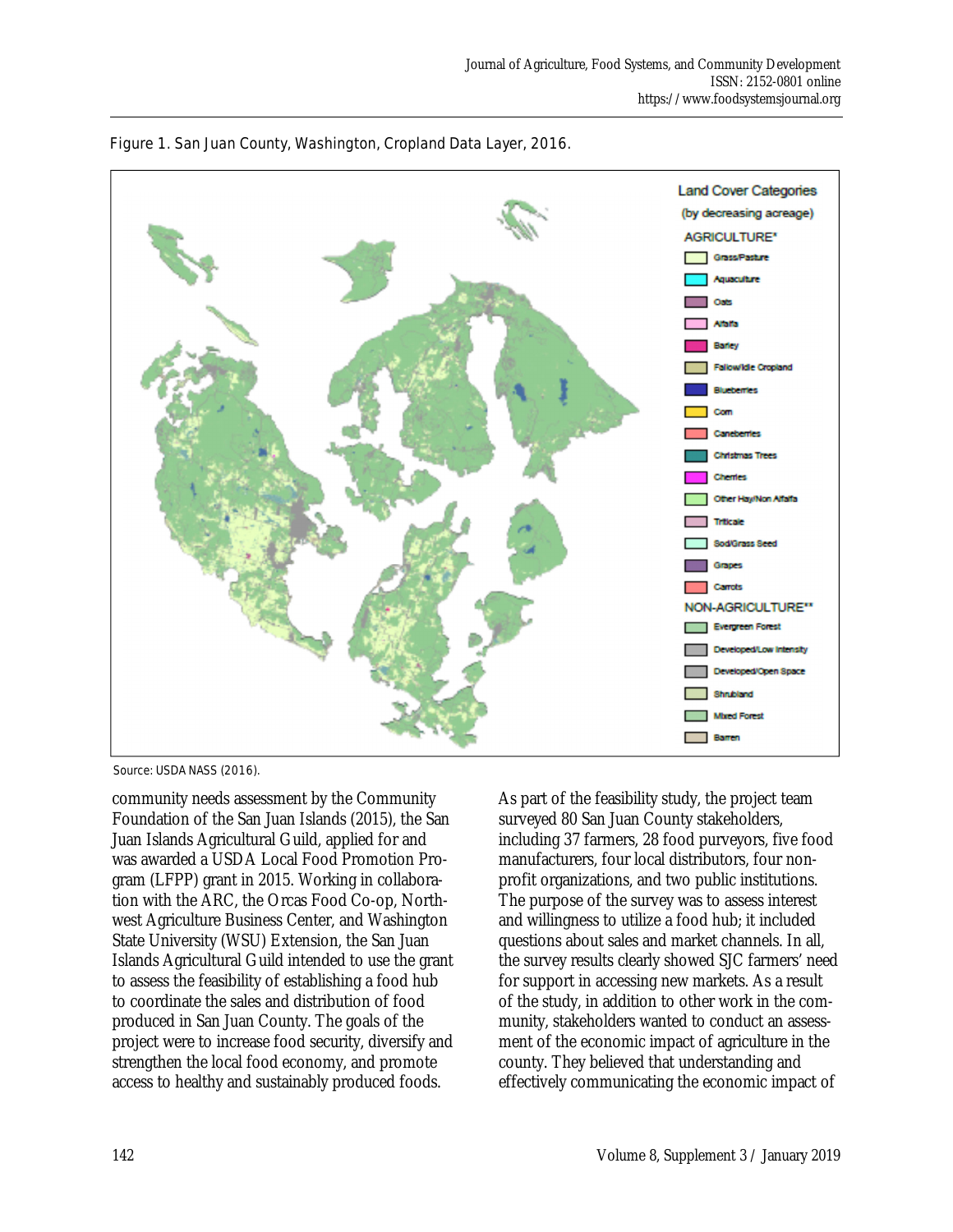

Figure 2. San Juan Count Voluntary Stewardship Program Timeline at the State and County Level

Abbreviations: SJC: San Juan County; VSP=Voluntary Stewardship Program; USDA LFPP=U.S. Department of Agriculture Local Food Promotion Program

local agriculture could play an important role in securing additional support for agriculture and affecting future policy decisions in the county.

 In early 2016, the ARC convened an Agricultural Organizations Retreat with participation from 16 organizations in SJC. Goals of the retreat included identifying short- and long-term priority issues and projects, aligning efforts and resources to reduce redundancies, and increasing collaboration and resource-sharing to work toward common goals. Participating organizations were asked to fill out a questionnaire prior to the retreat to describe their mission as it relates to agriculture (Table 1).

 While work continued at the county level, there were efforts at the state level to address tensions between agricultural and environmental groups. In 2007, the Washington State Legislature charged the Ruckelshaus Center—a joint effort of Washington State University and the University of Washington established to foster collaborative public policy in the state of Washington and the Pacific Northwest—to examine the tension between maintaining viable agriculture and protecting Critical Aquifer Recharge Areas (CARA), as defined by the state's Growth Management Act (GMA), which includes wetlands, fish and wildlife habitat conservation areas, geologically hazardous areas, critical aquifer recharged areas, and frequently flooded areas (San Juan County VSP, 2018). The GMA was passed in 1990 and 1991, and requires all counties to establish ordinances to protect critical areas. After the GMA became law, several counties exempted agriculture from their critical area ordinances, but legal challenges from environmental groups in the early 2000s ended the exemption.

 The result of the Ruckelshaus Center report was the Voluntary Stewardship Program (VSP), enacted by the state legislature in 2011. The goal of the VSP is to provide an alternative approach for counties to address growth management requirements for agricultural activities. The program uses a watershed-based, collaborative stewardship planning process, relying on incentive-based practices that protect critical areas, promote viable agriculture, and encourage cooperation among diverse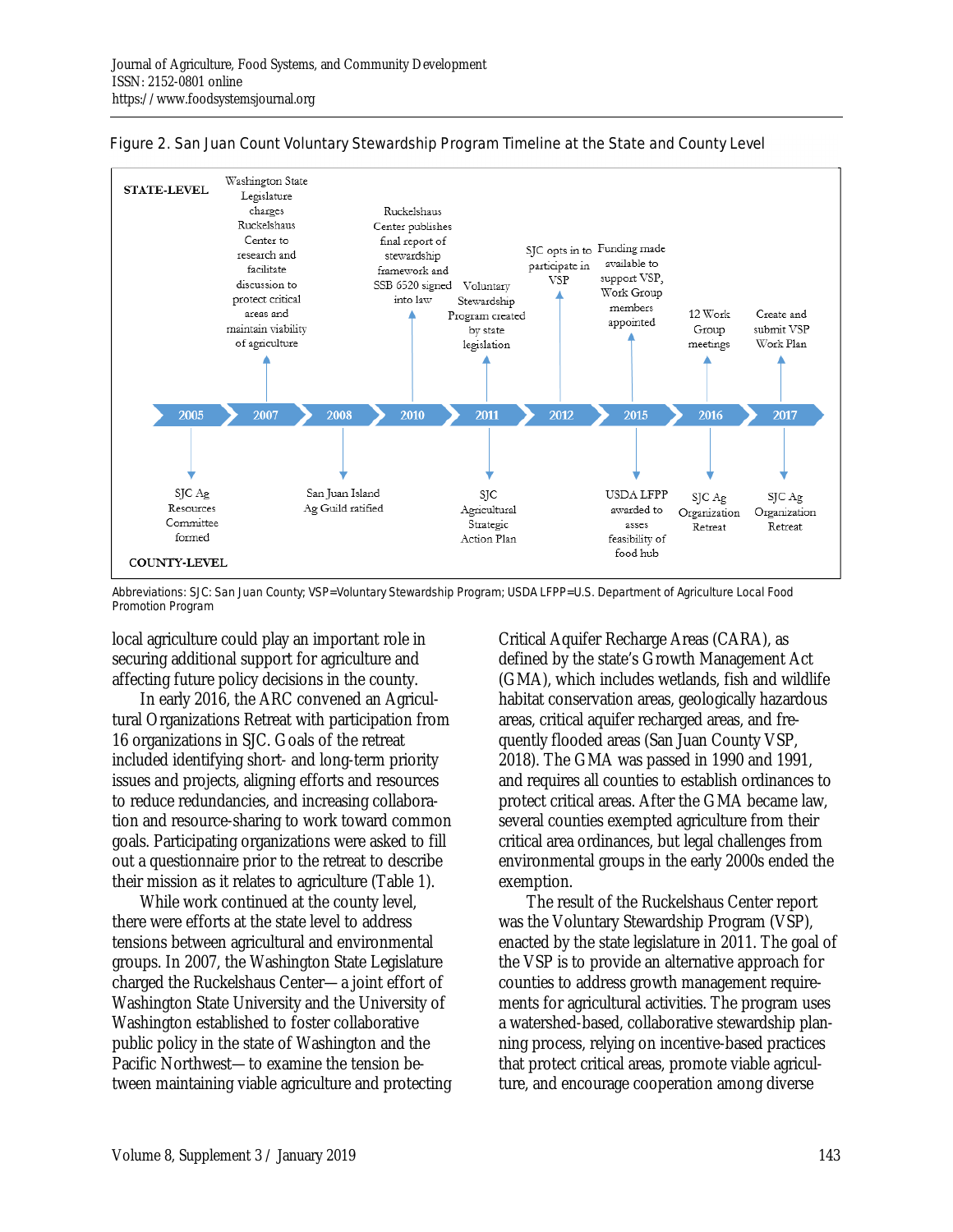| Organization Name                              | Mission as it relates to agriculture                                                                                                                                                                                                                                                                                                                                                                                                                                                                               |  |  |
|------------------------------------------------|--------------------------------------------------------------------------------------------------------------------------------------------------------------------------------------------------------------------------------------------------------------------------------------------------------------------------------------------------------------------------------------------------------------------------------------------------------------------------------------------------------------------|--|--|
| San Juan Island Food Co-op                     | To provide access to local and regional food and goods that are organic,<br>sustainable and fairly produced with the smallest carbon footprint. The Co-op<br>encourages conscientious consumption and nurtures community connections.                                                                                                                                                                                                                                                                              |  |  |
| San Juan Island Transport Service              | To link farmers and producers to markets with transport of goods.                                                                                                                                                                                                                                                                                                                                                                                                                                                  |  |  |
| San Juan Islands Agricultural Guild            | To foster a vibrant, resilient and sustainable local agriculture and food system in<br>San Juan County.                                                                                                                                                                                                                                                                                                                                                                                                            |  |  |
| Northwest Agriculture Business Center          | To support the economic sustainability of farms in Northwest Washington.                                                                                                                                                                                                                                                                                                                                                                                                                                           |  |  |
| Orcasong Farm                                  | To promote regenerative land stewardship, holistic community development, envi-<br>ronmental advocacy, & ecological awareness through education, demonstration,<br>mindful leadership development, and the incubation of ecologically responsible<br>commercial enterprises.                                                                                                                                                                                                                                       |  |  |
| SJC Food Hub                                   | To coordinate sales and distribution of local food in SJC.                                                                                                                                                                                                                                                                                                                                                                                                                                                         |  |  |
| Thrive San Juan Islands/Thriving Salish<br>Sea | To amplify the efforts of Thriving Communities initiatives (food, shelter, economy,<br>healthcare, water, etc.) for greater engagement and learning from/about/with<br>one another. Leadership and organizational resources, potential for collaborative<br>funding and community-of-practice development are beneficial to serving the<br>whole system.                                                                                                                                                           |  |  |
| SJC Agricultural Resources Committee           | To restore and protect agriculture in SJC.                                                                                                                                                                                                                                                                                                                                                                                                                                                                         |  |  |
| San Juan Islands Conservation District         | To work with land managers to develop and implement sustainable land-use<br>practices that protect and conserve SJC's soil, water, and natural resources for<br>farming, forestry, and wildlife.                                                                                                                                                                                                                                                                                                                   |  |  |
| San Juan Islands Visitors Bureau               | To support a sustainable food & farms community through promoting events and<br>businesses to travelers who love the San Juan Islands and are looking for local<br>culinary travel experiences that support local farmers, restaurants and artisan<br>food producers.                                                                                                                                                                                                                                              |  |  |
| Washington State University Extension          | To provide practical research-based information to the public.                                                                                                                                                                                                                                                                                                                                                                                                                                                     |  |  |
| SJC Land Bank                                  | To preserve agricultural land in SJC.                                                                                                                                                                                                                                                                                                                                                                                                                                                                              |  |  |
| <b>Farmers Collaborative</b>                   | To increase communication between all Island farmers, create a network of<br>support and information sharing, and create a more singular voice to advocate for<br>our needs.                                                                                                                                                                                                                                                                                                                                       |  |  |
| Orcas Food Cooperative                         | The Orcas Food Co-op exists so that owners, customers, food producers and the<br>Orcas Island Community will have: 1. Equitable and affordable access to high<br>quality, local and organic foods that support diverse nutritional needs. 2. A sus-<br>tainable local food system with strong regional connections. As a cooperative, we<br>also operate according to the cooperative principles, which include cooperation<br>among cooperatives and working for the sustainable development of our<br>community. |  |  |
| SJC Economic Development Council               | To strengthen and diversify the economy of SJC. We believe a strong economy<br>builds a strong community. The EDC works to build an environment that helps<br>business owners create jobs. We serve business: linking organizations and<br>resources, providing valuable information, rendering assistance and advocating<br>for an improved island business environment.                                                                                                                                          |  |  |
| Lopez Community Land Trust                     | To provide permanently affordable access to land for such purposes as quality<br>housing, sustainable agriculture and forestry, cottage industries and co-<br>operatives by forever removing the land from the speculative market. Develop<br>and exercise responsible and ecological practices, which preserve, protect and<br>enhance the land's natural attributes. Serve as a model in land stewardship and<br>community development by providing information, resources and expertise.                        |  |  |

# Table 1. Participants in the 2016 SJC Agricultural Organizations Annual Retreat

Note: The groups in bold participated in the ARC Agricultural Organization Retreat in early 2016.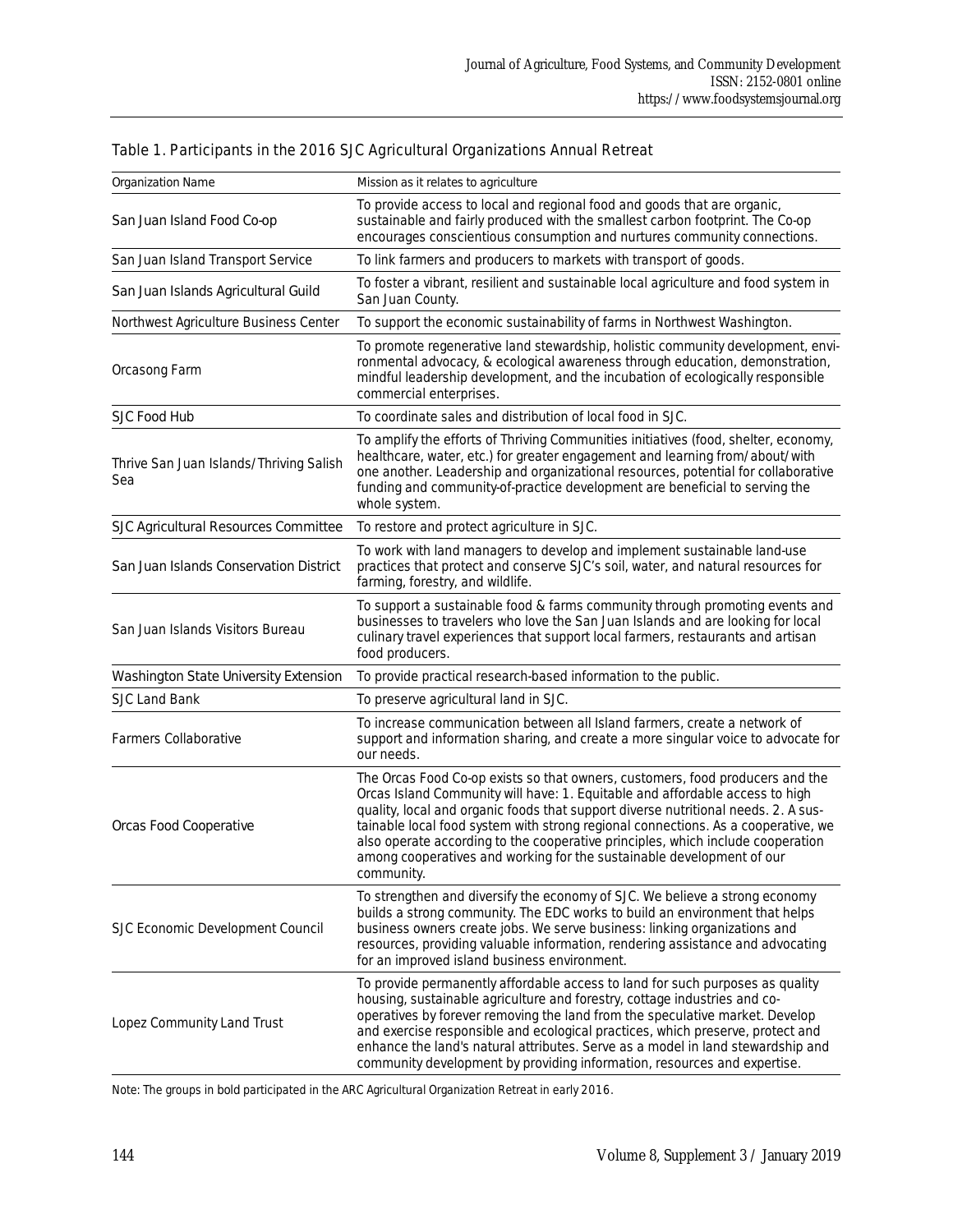stakeholders. In 2012, SJC became one of 28 counties in Washington State that opted to participate in the VSP. Since all of SJC is designated as a CARA, the VSP applies to all agricultural activities in the county. For this reason, baseline data becomes not only essential for the development of sound VSP benchmarks and goals, but also valuable for current and future assessment of other ongoing and emerging agricultural and local food initiatives in the county. Funding to implement the program did not become available until 2015.

 The intent of the VSP statute is to protect and enhance critical areas where agricultural activities take place while maintaining and improving the long-term viability of agriculture. Yet early documents from the Ruckelshaus Center fail to define what is meant by agricultural viability (The William D. Ruckelshaus Center, 2007; 2008; 2010). It was not until September 2016 that the Washington State Conservation Commission suggested its first definition of agricultural viability (Washington State Conservation Commission, 2016a). This first definition was quite narrow and simply defined viability as a farm's ability to meet its financial obligations. By November 2016, this definition for agricultural viability was vastly expanded to include the spatial, economic, temporal, and environmental components presented in the literature review (Washington State Conservation Commission, 2016b). The expanded definition was adopted by the Washington State Department of Agriculture, the Washington State Conservation Commission, and Washington State Farm Bureau. These same agencies stressed that the definition was meant to be a starting point and that the statute did not include specific language defining viability. Countyspecific work groups would be expected to agree upon their own definition and would be responsible for demonstrating how they would maintain and enhance agricultural viability, as they defined it, 10 years after adoption of the statute.

 As funding to support the VSP became available, the county established the Watershed Work Group in December 2015 to develop an action plan. The work group included representation from seven organizations that also participated in the ARC Agricultural Organization Retreat (whose

names are in boldface in Table 1). The retreat provided a valuable foundation for collaborative efforts moving forward. In addition to the seven organizations that attended the retreat, the SJC Council appointed representatives from 11 farms, one resource management organization, three county departments, one environmental organization, and three tribes to the work group (San Juan County VSP, 2018).

 The work group was charged with developing a ten-year work plan specifying the purpose, goals, and measurable objectives for enhancing agricultural viability while protecting critical areas in SJC. Between January 2016 and October 2017, the group met 12 times as a whole. In addition, two subcommittees were established to discuss and work out the details of the critical areas and agricultural viability components of the plan. The work plan focused on establishing a baseline and monitoring approach to conserve critical landscapes and to maintain and improve the long-term viability of agriculture. Under the VSP, agricultural producers can voluntarily develop an individual stewardship plan. There is no penalty for producers who choose not to participate. The VSP is incentivebased and does not restrict new or existing agricultural activities. The San Juan Islands Conservation District (SJICD) was designated as the technical assistance provider to the VSP and is responsible for the VSP monitoring and reporting at the watershed scale.

 In 2016, one of the work group participants and the co-author of this paper reached out to one of the team members that helped to develop the USDA Toolkit. The co-author was seeking assistance in guiding and enhancing the capacity of the work group to make more deliberate and credible measurements of viable agriculture in SJC. Together they organized a training for the VSP Work Group Agricultural Viability Subcommittee (Subcommittee) on March 10, 2017, in Friday Harbor, Washington. There were 15 attendees. The training reviewed the first four modules of the Toolkit: (1) framing your community economic assessment process, (2) using secondary data sources, (3) generating and using primary data, and (4) engaging your community process with data.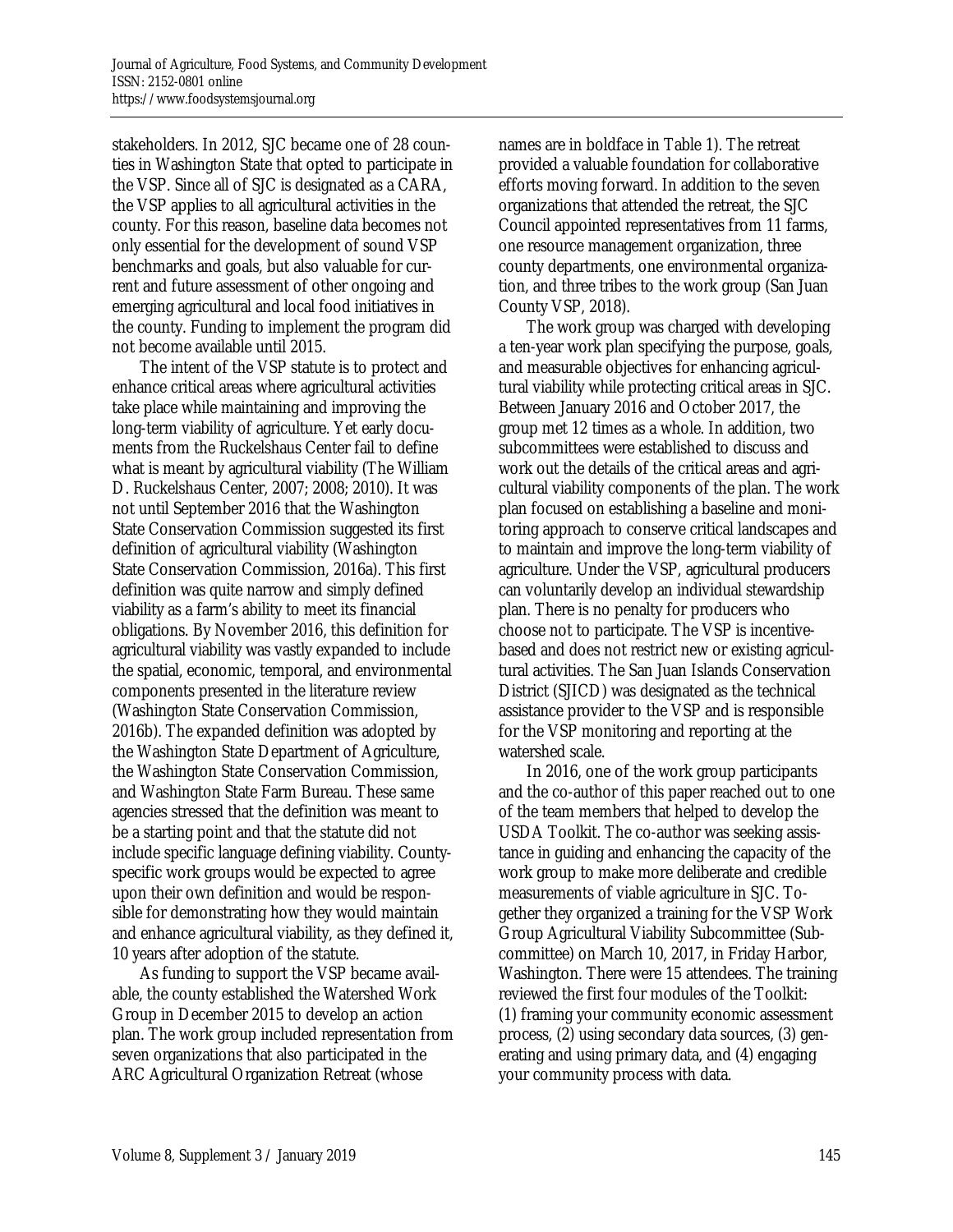### **Framing the Community Assessment Process: Defining the Parameters**

As a first step, in line with the first module in the USDA Toolkit, the SJICD proposed a logic model to help frame the community process and define the parameters of the VSP. The logic model included two strategic goals of the VSP (maintain and improve the viability of agriculture, and protect and enhance critical areas) and highlighted the relationship between them. The logic model included potential objectives, benchmarks, and metrics (Figure 3).

 The SJICD sent the draft model out to the work group and solicited feedback. Some of the feedback was incorporated into the model, which was captured in red. The logic model was a starting point from which in-depth conversations continued to occur. Work group members struggled with three major challenges between 2016 and 2017:

(1) assembling the right team, (2) defining agricultural viability, and (3) delineating the boundaries of the project. The results of this process are presented in the SJC VSP Work Plan (SJC VSP, 2018).

 The first challenge confronted by the work group was making sure the right people were around the table. As one working group member noted, "The Conservation District is the logical primary technical assistance provider for VSP goal number two [Protect and Enhance Critical Areas in Areas with Ag Activities]. VSP goal number one [Maintain and Improve Long-term Viability of Agriculture], however, extends beyond resource protection and includes objectives related to agricultural production, infrastructure, and economics. It would be logical to involve agencies that specialize in research and providing technical assistance on such topics, for example, WSU Extension, the SJC Economic Development Council, and the SJC

| Figure 3. April 2016 Voluntary Stewardship Program Agricultural Viability Goal and Benchmarks |  |
|-----------------------------------------------------------------------------------------------|--|
| Logic Model                                                                                   |  |

|                                                                                                     | <b>Objectives to Achieve</b>                                                                                                                                                                                                                                                                                                                                                                                                                                                                                                          | <b>Benchmarks and Metrics</b>                                                                                                                                                                                                                                                                                                                                                                                                                                 |                                                                                                                                                                                                                                                                                                                                                 |                                                                                                                                                                                                                                                                                                                                                                                                |
|-----------------------------------------------------------------------------------------------------|---------------------------------------------------------------------------------------------------------------------------------------------------------------------------------------------------------------------------------------------------------------------------------------------------------------------------------------------------------------------------------------------------------------------------------------------------------------------------------------------------------------------------------------|---------------------------------------------------------------------------------------------------------------------------------------------------------------------------------------------------------------------------------------------------------------------------------------------------------------------------------------------------------------------------------------------------------------------------------------------------------------|-------------------------------------------------------------------------------------------------------------------------------------------------------------------------------------------------------------------------------------------------------------------------------------------------------------------------------------------------|------------------------------------------------------------------------------------------------------------------------------------------------------------------------------------------------------------------------------------------------------------------------------------------------------------------------------------------------------------------------------------------------|
| <b>Strategic Goals</b>                                                                              | <b>Goals</b>                                                                                                                                                                                                                                                                                                                                                                                                                                                                                                                          | <b>What to Measure</b>                                                                                                                                                                                                                                                                                                                                                                                                                                        | How / Who                                                                                                                                                                                                                                                                                                                                       | 2016 Baseline Data                                                                                                                                                                                                                                                                                                                                                                             |
| <b>Maintain and</b><br><b>Improve Long-term</b><br><b>Viability of</b><br><b>Agriculture</b>        | <b>Maintain/increase Ag production</b><br>Maintain or increase designated<br>Ag land<br>Maintain/increase participation<br>and implementation of<br>conservation practices to<br>enhance Ag activities<br>Maintain and improve a vibrant<br>Ag economy<br>Assess adequate Ag<br>infrastructure (Define<br>infrastructure, inventory, and ID<br>gaps)<br>Provide technical assistance and<br><b>information</b>                                                                                                                        | Available financial<br><i>incentives</i><br># of Ag operators<br>٠<br># of Resource Management<br><b>Conservation Plans (Farm</b><br>Plans)<br>Acres of land in Ag<br>٠<br>production                                                                                                                                                                                                                                                                         | <b>Parcel Level-Technical</b><br>assistance: acreage in<br>Ag production, # of<br>people provided<br>assistance for VSP<br>Watershed level-<br><b>Conservation District;</b><br># of Farm Plans<br>participating;<br><b>Reporting</b><br>requirements<br>Promote Ag. Economy<br>- ARC, WSU. Ag Guild<br>Education - partners                    | <b>Estimated acreage of Ag</b><br>activities: xx acres<br><b>Growing Our Future 2011</b><br>USDA census (2012):<br>$\cdot$ # of farms: 274<br>• Land in farms:<br>15,669 a.<br><b>Market Value of</b><br><b>Ag Products:</b><br>4,245,000<br>• Average size of<br>farm: 57 acres<br>Median size of<br>farm: 26 acres                                                                           |
| <b>Protect and Enhance</b><br><b>Critical Areas in</b><br><b>Areas with Ag</b><br><b>Activities</b> | Maintain/increase participation<br>and implementation of<br>conservation practices to protect<br>and enhance critical areas<br><b>Fish and Wildlife Habitat areas:</b><br>maintain or increase acreage of<br>protected habitat<br>Wetlands: protect and enhance<br>current functions<br><b>Critical Aquifer Recharge areas:</b><br>implement irrigation efficiencies,<br>promote water conservation and<br>water quality enhancement<br>activities<br>Reduce geologic hazards<br>Protect and enhance floodplain<br>area and function. | Acres/stream miles of<br>wetlands, riparian areas &<br>fencing<br>Acres of fish & wildlife<br>٠<br>habitat protected or<br>enhanced<br>Habitat/WQ ratings (NRCS<br>٠<br>tools)<br>Number of projects using<br>٠<br>water quality or quantity<br>conservation BMPs (# of<br><b>Catchments installed? Acre-</b><br>feet of water stored<br>annually?)<br>Participation: number of<br>Farm Plans & types of<br>conservation practices<br>implemented (# of BMPs) | <b>Parcel level</b><br>Technical assistance: #<br>of Farm Plans and<br>types of conservation<br>practices<br>implemented, acreage<br>affected<br><b>Watershed level</b><br><b>Conservation District:</b><br>acreage & #'s overall<br>Soil Health/Structure<br><b>Water Catchments (#</b><br>۰<br>of)<br>Climate change/<br><b>Adaptive Mgmt</b> | <b>Estimated acreage of</b><br>critical areas<br>intersecting with Ag:<br><b>Geologic Hazard Areas:</b><br>٠<br>(xx acres)<br>Streams, Lakes and<br>٠<br>ponds (xx lineal feet?)<br>Wetlands: (xxx acres)<br>٠<br><b>Frequently Flooded</b><br>Areas (xx acres)<br>· Salmon - streams and<br>nearshore (FWHCA)<br><b>Aquifer Recharge</b><br>٠<br>mapping<br>Other FWHCAs - in<br>٠<br>process |

Source: San Juan Islands Conservation District, 2016a.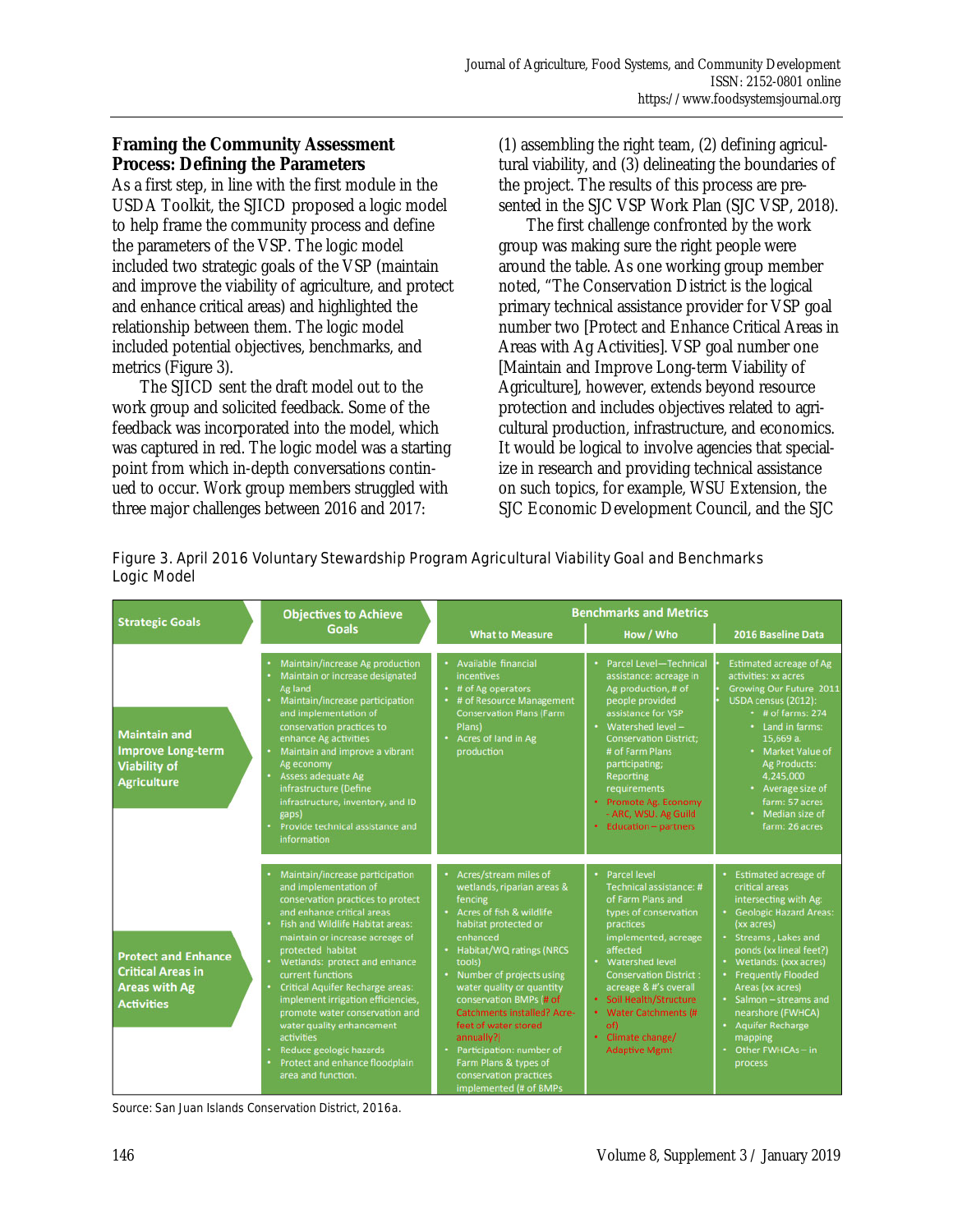Agricultural Resources Committee. I also believe that the VSP could become a more collaborative, holistic effort involving teams of specialists and mentors who work with farmers collaboratively" (Comment 43 from SJICD, 2016b). This quotation summarizes the need to assemble a solid leadership team for the study that incorporates a broad range of skill sets, expertise, and perspectives (Thilmany McFadden, 2016). All the organizations noted in the quotation were eventually asked to take part in the VSP process to some degree.

 The second challenge was coming up with a shared understanding of agricultural viability. As one member of the work group put it, "Interestingly, there are some stark differences in how some of us on the Subcommittee interpret what exactly it is that we are supposed to be doing with VSP and Ag Viability." This member then went on to explain the role of the Toolkit in bringing the group together around a shared understanding of agricultural viability. The Toolkit includes questions to help team members clarify definitions and data needs for establishing the relationship between the project objectives and economic and non-economic objectives. One of the central challenges the work group faced was whether to focus exclusively on the more quantifiable economic metrics of viability or to also include the often intangible social viability of agriculture, like those noted by Scott (2003) in Nova Scotia. The work group concluded that agricultural viability includes:

- Economic Prosperity: Support a thriving and viable local farm economy that increases profitability of local farmers.
- Farm Retention and Expansion: Maintain and increase the number of acres and/or farms in long-term commercial agricultural production by making farmland available and increasing the capacity of farmers.
- Farm Stewardship and Sustainability: Maintain and increase healthy agricultural natural resource systems that are adaptable to climate change.
- Supportive Regulatory Environment: Establish a supportive regulatory environment.
- Agricultural Ethic: Increase the social value

of a local food system (San Juan County Voluntary Stewardship Program, 2018).

 The work group recognized that many factors that contribute to agricultural viability are beyond local control, particularly climate and global events. As a result, progress toward the agricultural viability goals will be monitored every two years through a survey of producers. Unlike performance metrics associated with critical areas of protection, measures for agricultural viability are not tied to measurable benchmarks. Progress toward attaining agricultural viability goals and strategies will not be used to determine success or failure of VSP but rather to inform future adaptive management strategies.

 The third challenge was drawing boundaries around the scope of the study. The work group had a clear geographic boundary, SJC, which helped with secondary data collection, but struggled with the "level of analysis" (Thilmany McFadden, 2016). Some work group participants wanted to include operations that do not sell their products, such as personal or hobby farms, while others wanted to only include producers engaged in market transactions. The work group decided that its assessment of agricultural viability needed to encompass all forms of agriculture, including family and community food systems that are not part of the marketplace.

 The Toolkit was a crucial resource for the work group in the early planning stages of the process. The Toolkit would also prove useful in the data-collection process. After making these decisions, the next step in the VSP process was collecting data to assess progress toward agricultural viability goals.

### **Using Secondary and Primary Data Sources**

The Toolkit provides resources to help community groups identify and access available secondary data sets, evaluate key strengths and drawbacks of datasets, decide when primary data is necessary, and what to do once the decision is made to collect primary data. During the 2017 Toolkit Training, much of the discussion focused on the pros and cons of primary versus secondary data collection. The training facilitators, Dr. Becca Jablonski from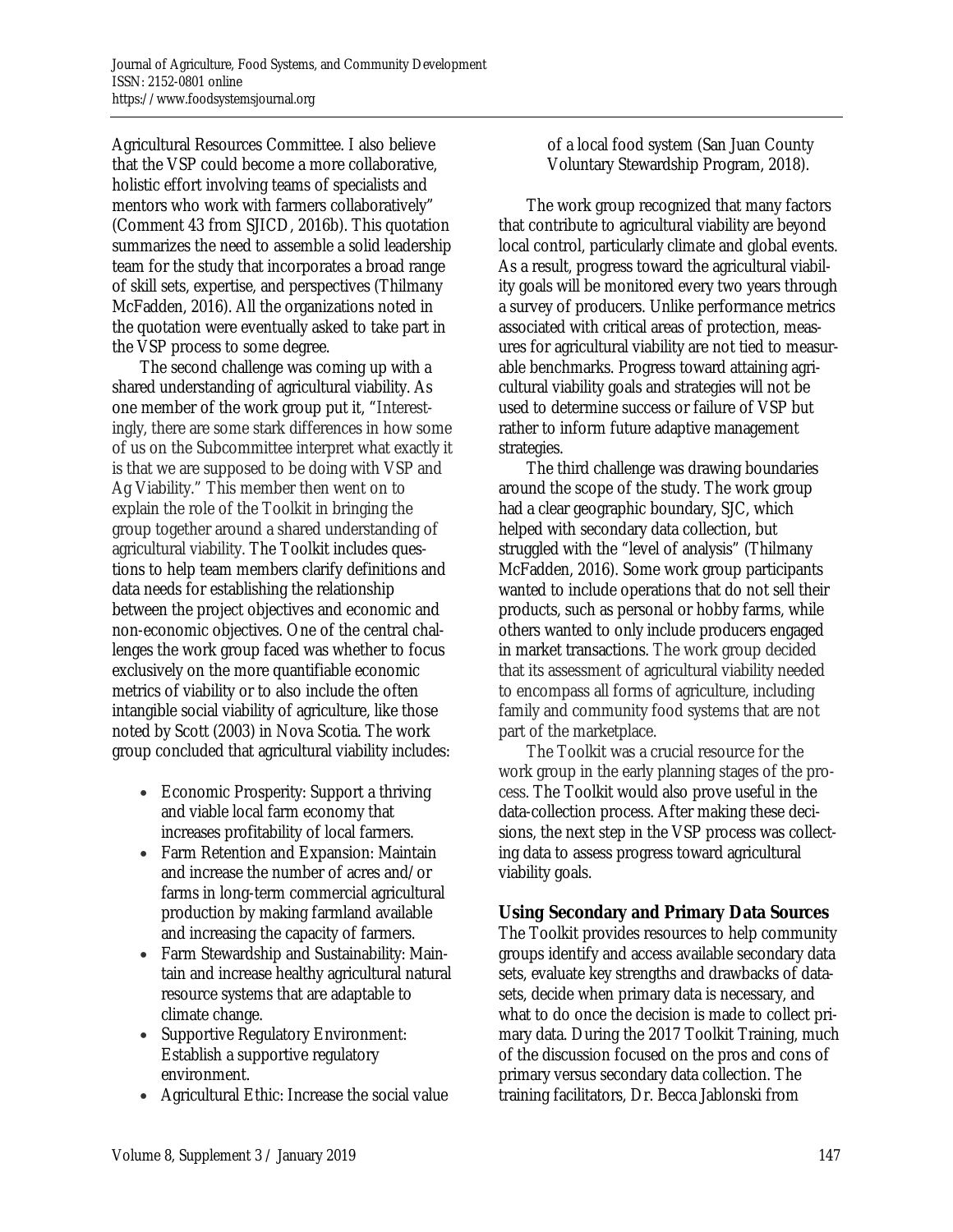Colorado State University and Samantha Schaffstall from the USDA, noted that community groups often jump to surveying producers. They suggested using available secondary data first and then developing primary data collection tools to most effectively fill those gaps. The workshop facilitators recognized that federal government data is not readily available and many community members performing assessments do not feel comfortable or do not know the best way to use the data to tell their story. After reviewing existing secondary data sources during the Toolkit training, including the USDA's Agricultural Census, the Local Food Survey, the Dollar Bill series, Food Consumption Intakes, and Consumer Food Expenditure, some participants still had concerns about the accuracy of the data. The training facilitators reviewed the methodology and sampling approach of the secondary datasets and encouraged participants to review the resources. In the final work plan, the work group used USDA Census data to help establish a baseline against which to measure agricultural viability.

 Using secondary data from the 2007 and 2012 Agricultural Censuses, the SJC VSP Work Plan Report (San Juan County Voluntary Stewardship Program, 2018) describes general trends in SJC agriculture, finding,

The market value of farm products has increased 17% since 2007. Reflecting a national trend, crop production has surpassed livestock production for the first time in the history of the USDA census data. The 2012 census also indicates that since 2007, there has been a 6% decrease in the number of farms, a 27% decrease in acres that are actively farmed, and a 23% decrease in the average size of farms. Farmers in San Juan County are making more money on less acreage. (p. 49)

 In addition to the secondary data, the work group felt they needed the primary data provided by a survey.

 As noted in the previous section, the VSP Work Group broke down agricultural viability into five subgoals: (1) economic prosperity, (2) farm

retention and expansion, (3) farm stewardship and sustainability, (4) supportive regulatory environment, and (5) agricultural ethic. VSP Work Group members, SJICD staff, and the SJC ARC, in consultation with WSU Social and Economic Science Research Center and Dr. Mike Brady, WSU economist and survey specialist, created a survey using the subgoals. The survey was sent to established farms. Respondents were able to complete either a paper survey or web-based survey. The SJICD received 71 completed or partially completed responses from a list of 249 producers, for a response rate of 29%. The survey had 24 questions and collected information about number of acres leased or owned, market channels, lost sales, challenges to farming, future plans for farming, barriers to expansion, gross sales, net profit, and owner equity (ratio of debt to assets).

 According to the survey results, the ability of local producers to find affordable, skilled labor is one of the greatest challenges farmers face in San Juan County. The survey found that the average age of respondents was 63 years old, which reflects an aging population of farmers and raises a potential concern for farm transitions. Farmers reported the total number of acres that they farmed in 2014, 2015, and 2016, revealing a 10% increase between 2014 and 2015. It should be noted that this is the total acreage from a subset of farmers in the county (71 respondents) and does not reflect total agricultural activity in San Juan County. Farming in San Juan County tends to be done on a relatively small scale. For example, the 2012 Census of Agriculture states that the median size of farms in San Juan County is 26 acres (11 ha), with an average size of 57 acres (23 ha). Statewide the median farm size is 24 acres (10 ha), with an average size of 396 acres (160 ha). The market value of agricultural products sold in San Juan County was US\$15,492 on average per farm, according to the 2012 Census of Agriculture, while statewide the average per farm was US\$244,859.

 The SJICD will conduct the survey and collect data every two years, with guidance and input from the work group and stakeholders. Unlike the measures to assess the protection of critical areas, the measures for agricultural viability are not tied to measurable benchmarks. As a result, data collected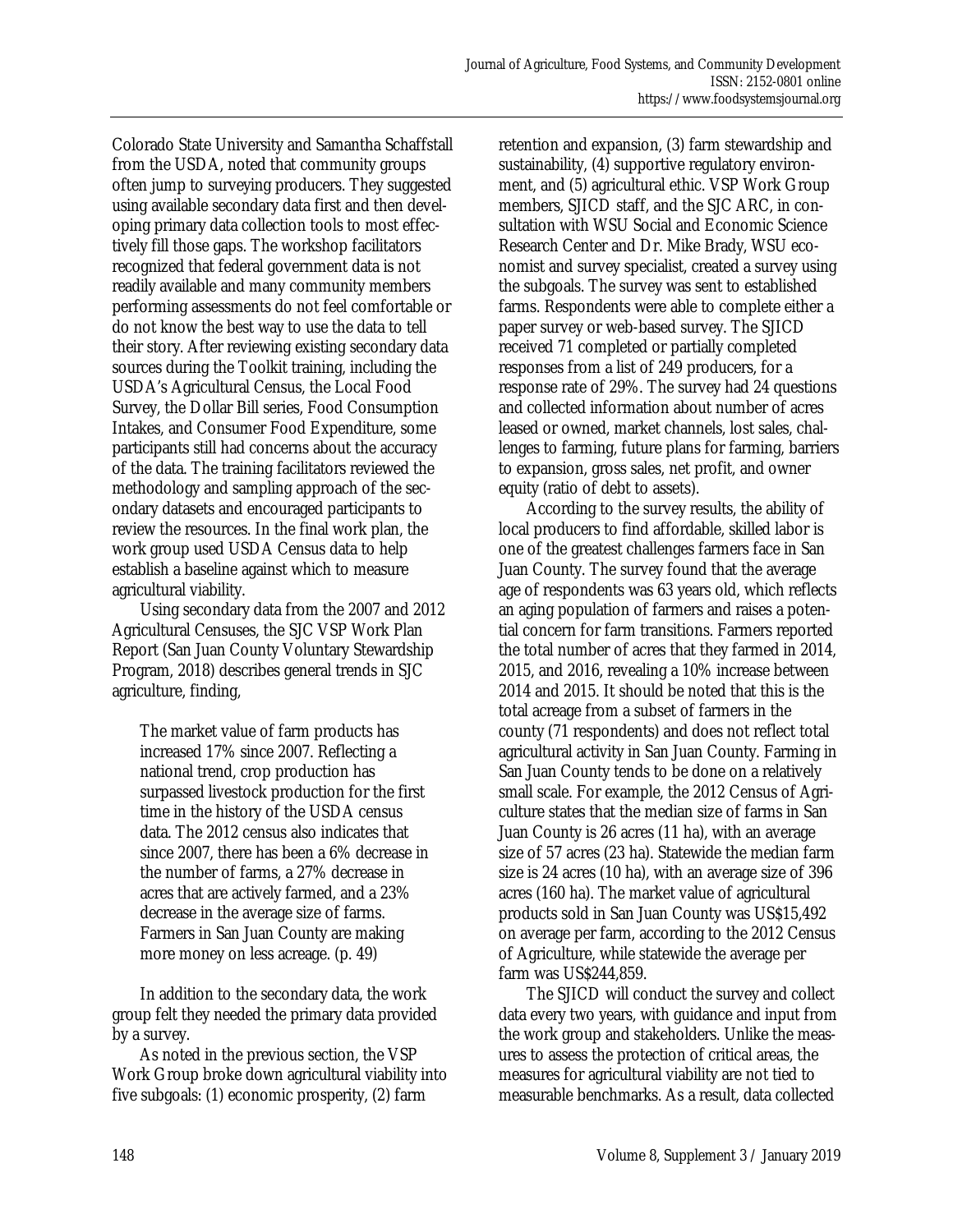through the survey regarding agricultural viability will not be used to determine the success or failure of the VSP, but rather to inform ongoing and future management activities. After survey implementation, the work group will determine if the agricultural viability goals are being met. If they are not, the work group will develop management processes with the intent to increase agricultural viability, and the findings will be shared with the broader agricultural community.

### **Conclusion**

Defining and measuring farm viability is largely dependent on the goals of and resources available to the community, but the USDA Toolkit is a valuable resource that can help to coordinate these efforts. As one participant summed it up, "the VSP process was kind of crazy. When I feel lost along the way, I would check in with the Toolkit. It became sort of like a mentor." Instead of needing to create a whole new process from scratch, the Toolkit provided a roadmap. While SJC is unique geographically, many of the challenges the VSP Work Group confronted while creating the work plan are familiar to those working with multiple organizations to find common ground. Key to the success of this project and others like it is assuring that participants know that the project can have important implications for individual organizations and the entire community. It is also important to recognize the flexibility of the tool and that work group participants could be working on more than one module simultaneously.

 Participants saw the VSP Work Group as a unique opportunity to increase the visibility of their local work at the state level. Further, as Koliba et al. (2017) found, this type of multiorganization collaboration gives participants the opportunity to strengthen their networks, allowing for improved information-sharing and for strengthening partnerships with organizations from a broad spectrum of fields, from economic development to tribal advocacy. Work group participants also felt that findings from the process could be valuable to ongoing work within their own organizations and could result in

enhanced resource investment. The Agricultural Guild, for example, plans to use the findings from the viability survey for future grant proposals and as an evaluation tool.

 At the same time, however, the Toolkit is not without its challenges. Some work group members were hesitant to use the Toolkit because it was intimidating and dense. The economic language can be difficult to grasp, and many felt that despite the Toolkit authors' attempts to utilize laypeople terms throughout, the document still was not very accessible. It was not until the in-person training that many of the work group participants saw the potential of the Toolkit. During the training, people had an opportunity to engage with the Toolkit and to ask questions. Considering how to create opportunities for communities to use the Toolkit that are not as costly will be important for the successful utilization of the Toolkit. There were also suggestions for changes in language and structure that might make the Toolkit more accessible, such as a more flexible organization of the modules. This type of change would recognize that sometimes communities will be moving forward on multiple modules simultaneously, but it is unclear how a change such as this could be reflected in the resource. Moving forward with the project, it will be important for the VSP Work Group to return to the Toolkit, recognizing the iterative nature of these types of projects.

 Each of the organizations with representation on the work group share a common goal of creating a more robust food system. Supporting the economic viability of farms is central to that goal. Understanding how farmers are currently faring economically is a crucial step toward evaluating the impact of current efforts in the county and the development of future planning. The agricultural viability assessment study provides a benchmark and showed work group members the limitation of existing data and the difficulty of implementing a successful survey. The USDA AMS Toolkit played an integral role in supporting the VSP Work Group's efforts to create a meaningful definition for agricultural viability and to develop an assessment tool.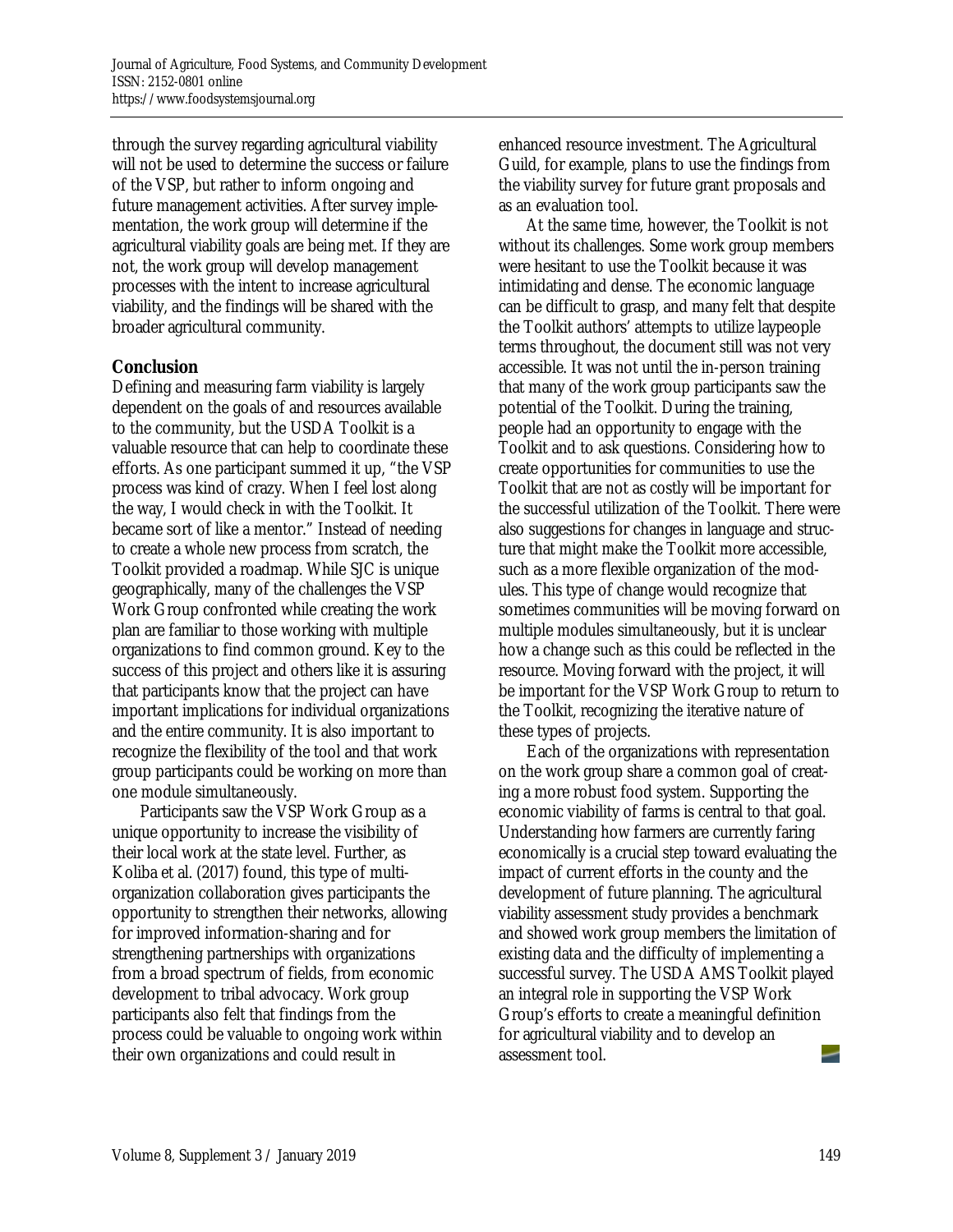#### **References**

- Adelaja, A. O., Sullivan, K., & Lake, M. B. (2005, March). *Agricultural viability at the urban fringe.* Paper presented at International Conference on Emerging Issues Along Urban/Rural Interfaces: Linking Science and Society, Atlanta, GA. Retrieved from http://emergingissues.interfacesouth.org/pastconferences/2005proceedings.pdf
- Aiking, H., & de Boer, J. (2004). Food sustainability: Diverging interpretations. *British Food Journal*, *106*(5), 359–365. https://doi.org/10.1108/00070700410531589
- American Farmland Trust. (n.d.). Fresh food grown on the urban fringe [Graph]. Retrieved from http://162.242.222.244/programs/localfood/fresh-food-grown-on-the-urban-fringe.asp
- Barnes, A. P., Hansson, H., Manevska-Tasevska, G., Shrestha, S. S., & Thomson, S. G. (2015). The influence of diversification on long-term viability of the agricultural sector. *Land Use Policy, 49,* 404–412. https://doi.org/10.1016/j.landusepol.2015.08.023
- Bauman, A., Thilmany, D., & Jablonski, B. B. R. (2017). Evaluating scale and technical efficiency among farms and ranches with a local market orientation. *Renewable Agriculture and Food Systems,* 1–9. https://doi.org/10.1017/S1742170517000680
- Becot, F. A., Sitaker, M., Kolodinsky, J. M., Morgan, E. H., Wang, W., Garner, J., … Seguin, R. A. (2018). Can a shift in the purchase of local foods by Supplemental Nutrition Assistance Program (SNAP) recipients impact the local economy? *Renewable Agriculture and Food Systems,* 1–12. https://doi.org/10.1017/S1742170518000327
- Bill, P., Clark, T., Hover, K., Jagel, C., & Pratt, B. C. (2011). *Growing our future: An agricultural strategic action plan for San Juan County, WA.* Agricultural Resources Committee of San Juan County, San Juan Preservation Trust, & San Juan County Land Bank. Retrieved from https://www.sanjuanco.com/documentcenter/view/16442
- Brinkley, C. (2018). High rugosity cities: The geographic, economic and regulatory pathology of America's most nonconcentric urban areas. *Land Use Policy, 73,* 215–224. https://doi.org/10.1016/j.landusepol.2018.01.024
- Brown, J. P., Goetz, S. J., & Fleming, D. A. (2012, August). *Multifunctional agriculture and farm viability in the United States.* Presented at the Agricultural and Applied Economics Association Annual Meeting, Seattle, Washington. Retrieved from https://ageconsearch.umn.edu/bitstream/126929/2/bgf\_AAEA.pdf
- Brown, C., & Miller, S. (2008). The impacts of local markets: A review of research on farmers markets and Community Supported Agriculture (CSA). *American Journal of Agricultural Economics, 90*(5), 1298–1302. https://doi.org/10.1111/j.1467-8276.2008.01220.x
- Christensen, L., Jablonski, B. B. R., Stephens, L., & Joshi, A. (2018). Economic outcomes of farm to school: Developing an approach for primary and secondary financial data collection of producers selling to schools. *Journal of Agriculture, Food Systems, and Community Development.* Advance online publication. https://doi.org/10.5304/jafscd.2018.08C.002
- Clark, J. K., Inwood, S. M., & Jackson-Smith, D. (2016). Exurban farmers' perceptions of land use policy effectiveness: Implications for the next generation of policy development. *Journal of Agriculture, Food Systems, and Community Development, 5*(1), 39–55. http://dx.doi.org/10.5304/jafscd.2014.051.001
- Cocciarelli, S., Smalley, S., & Hamm, M. (2011). Farm viability and development work group: Michigan Good Food Work Group Report No. 4 of 5. East Lansing, MI: C.S. Mott Group for Sustainable Food Systems at Michigan State University. Retrieved from http://www.michiganfood.org/uploads/files/Farm\_Viability\_Report.pdf
- Community Foundation of San Juan Island. (2015). *Community needs task force report.* Retrieved from http://sjicf.org/news/community-news/2015-community-needs-task-force-report/
- Conner, D., Becot, F., & Imrie, D. (2017). Critical reflections on the USDA local food economics toolkit. *Journal of Agriculture, Food Systems, and Community Development, 7*(2), 117–125. https://doi.org/10.5304/jafscd.2017.072.001
- Cousins, B., & Scoones, I. (2010). Contested paradigms of 'viability' in redistributive land reform: Perspectives from southern Africa. *The Journal of Peasant Studies, 37*(1), 31–66. https://doi.org/10.1080/03066150903498739
- Duane, T. P. (2010). Increasing the public benefits of agricultural conservation easements: An illustration with the Central Valley Farmland Trust in the San Joaquin Valley. *Journal of Environmental Planning and Management, 53*(7), 925– 945. https://doi.org/10.1080/09640568.2010.495487
- Eriksen, S. N. (2013). Defining local food: Constructing a new taxonomy three domains of proximity. *Acta Agriculturae Scandinavica: Section B, Soil & Plant Science, 63*(sup.1), 47–55. https://doi.org/10.1080/09064710.2013.789123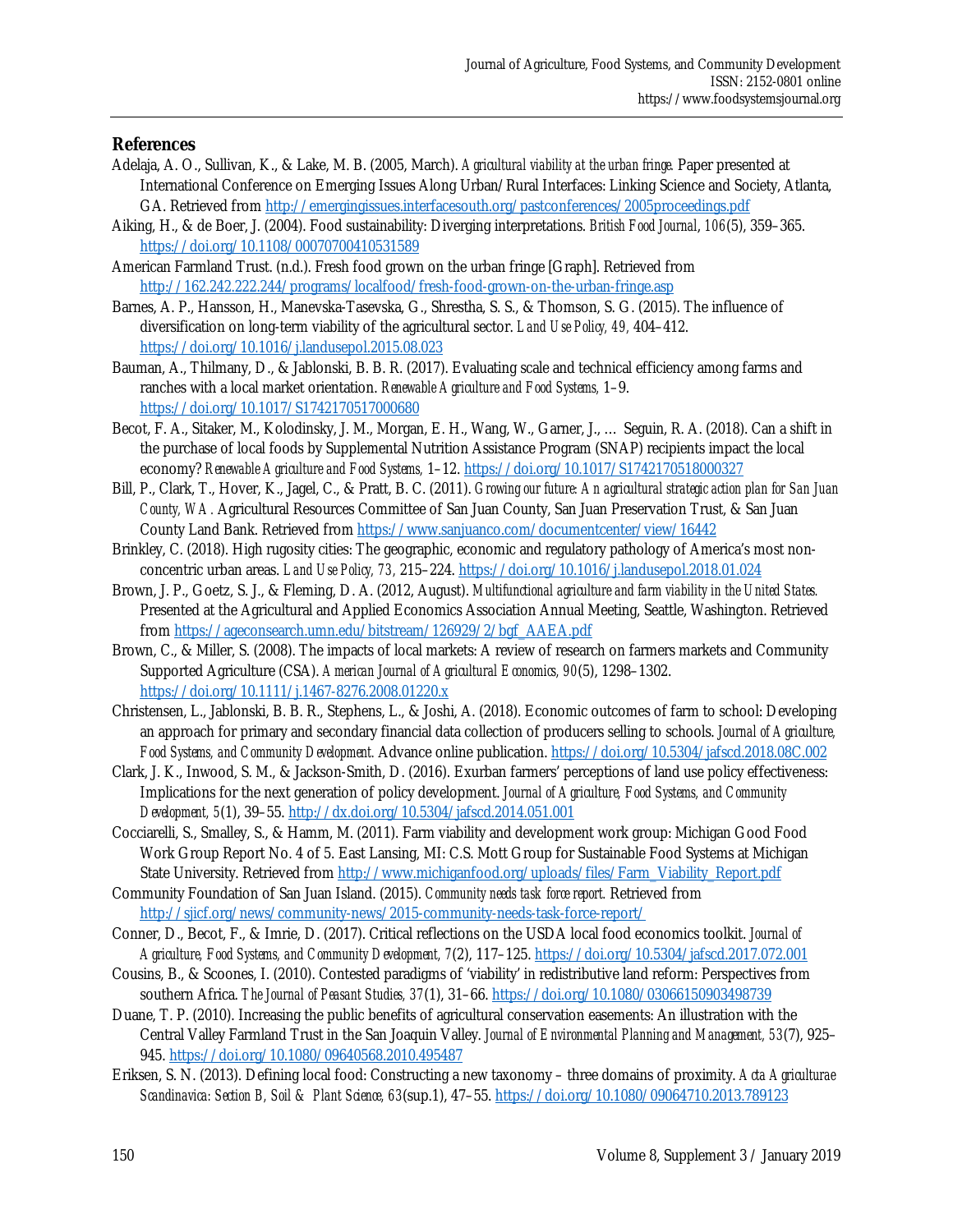- Farmland Information Center. (n.d.). Enhance agricultural viability. Retrieved March 4, 2018, from http://www.farmlandinfo.org/policies-programs/enhance-agricultural-viability
- Frawley, J. P., & Commins, P. (1996). *The changing structure of Irish farming: Trends and prospects* (Rural Economy Research Series No. 1). Dublin: Teagasc.
- Goldschmidt, W. R. (1947). *As you sow: Three studies in the social consequences of agribusiness* (Vol. 5). Lanham, MD: Rowman & Littlefield Publishers.
- Hansen, J. W. (1996). Is agricultural sustainability a useful concept? *Agricultural Systems, 50*(2), 117–143. [https://doi.org/10.1016/0308-521X\(95\)00011-S](https://doi.org/10.1016/0308-521X(95)00011-S)
- Hayati, D., Ranjbar, Z., & Karami, E. (2010). Measuring agricultural sustainability. In E. Lichtfouse (Ed.), *Biodiversity, Biofuels, Agroforestry and Conservation Agriculture* (pp. 73–100). Springer, Dordrecht. https://doi.org/10.1007/978-90-481-9513-8\_2
- Hinrichs, C. (2010). Conceptualizing and creating sustainable food systems: How interdisciplinarity can help. In A. Blay-Palmer (Ed.), Imagining sustainable food systems: Theory and practice (pp. 17–36). Farnham, Surrey: Ashgate. https://doi.org/10.4324/9781315587905-2
- Inwood, S. M., & Sharp, J. S. (2012). Farm persistence and adaptation at the rural-urban interface: Succession and farm adjustment. *Journal of Rural Studies, 28*(1), 107–117. https://doi.org/10.1016/j.jrurstud.2011.07.005
- Jablonski, B. B. R., Angelo, B., Fox, D., Christensen, L., & Thilmany McFadden, D. (in press). Leveraging urban and statewide food planning to support improved regional food outcomes. *Sustainability.*
- Kloppenburg, J., Jr., Lezberg, S., De Master, K., Stevenson, G., & Hendrickson, J. (2000). Tasting food, tasting sustainability: Defining the attributes of an alternative food system with competent, ordinary people. *Human Organization, 59*(2), 177–186. https://doi.org/10.17730/humo.59.2.8681677127123543
- Koliba, C., Wiltshire, S., Scheinert, S., Turner, D., Zia, A., & Campbell, E. (2017). The critical role of information sharing to the value proposition of a food systems network. *Public Management Review, 19*(3), 284–304. https://doi.org/10.1080/14719037.2016.1209235
- Lapping, M. B., & FitzSimons, J. F. (1982). Beyond the land issue: Farm viability strategies. *GeoJournal, 6*(6), 519–524. https://doi.org/10.1007/BF00425315
- Low, S., & Vogel, S. (2011). *Direct and intermediated marketing of local foods in the United States* (ERR-128). Washington, D.C.: U.S. Department of Agriculture, Economic Research Service. Retrieved from https://www.ers.usda.gov/webdocs/publications/44924/8276\_err128\_2\_.pdf?v=0
- Marshall, A. (2000). Sustaining sustainable agriculture: The rise and fall of the Fund for Rural America. *Agriculture and Human Values, 17*(3), 267. https://doi.org/10.1023/A:1007640300392
- O'Donoghue, C. (2017). Farm household microsimulation modelling: Viability. In C. O'Donoghue (Ed.), *Farm-level microsimulation modelling* (pp. 321–362). Cham, Switzerland: Springer International Publishing. https://doi.org/10.1007/978-3-319-63979-6\_11
- Oberholtzer, L., Clancy, K., & Esseks, J. K. (2010). The future of farming on the urban edge: Insights from 15 U.S. counties about farmland protection and farm viability. *Journal of Agriculture, Food Systems, and Community Development, 1*(2), 59–75. https://doi.org/10.5304/jafscd.2010.012.003
- Robertson, G. P., Allen, V. G., Boody, G., Boose, E. R., Creamer, N. G., Drinkwater, L. E., … Wall, D. H. (2008). Long-term agricultural research: A research, education, and extension imperative. *BioScience, 58*(7), 640–645. https://doi.org/10.1641/B580711
- Salant, P., Smale, M., & Saupe, W. (1986). *Farm viability: Results of the USDA Family Farm Surveys* (Rural Development Research Report No. 60). Washington, DC: U.S. Department of Agriculture, Agriculture and Rural Economics Division, Economic Research Service. Retrieved from https://naldc.nal.usda.gov/download/CAT10848524/PDF
- San Juan County. (2005). San Juan County Resolution No. 56-2005. Resolution establishing a San Juan County Agricultural Resources Committee. Retrieved from http://www.sanjuanco.com/documentcenter/view/3784/

San Juan County Food Hub Project Team. (2016). *San Juan County food hub feasibility study: Coordinating sales and distribution of food grown in the San Juan Islands, Washington.* Retrieved from

http://sjiagguild.com/wp-content/uploads/2018/01/SJC-Food-Hub-Feasibility-Study-9.22.2016.pdf